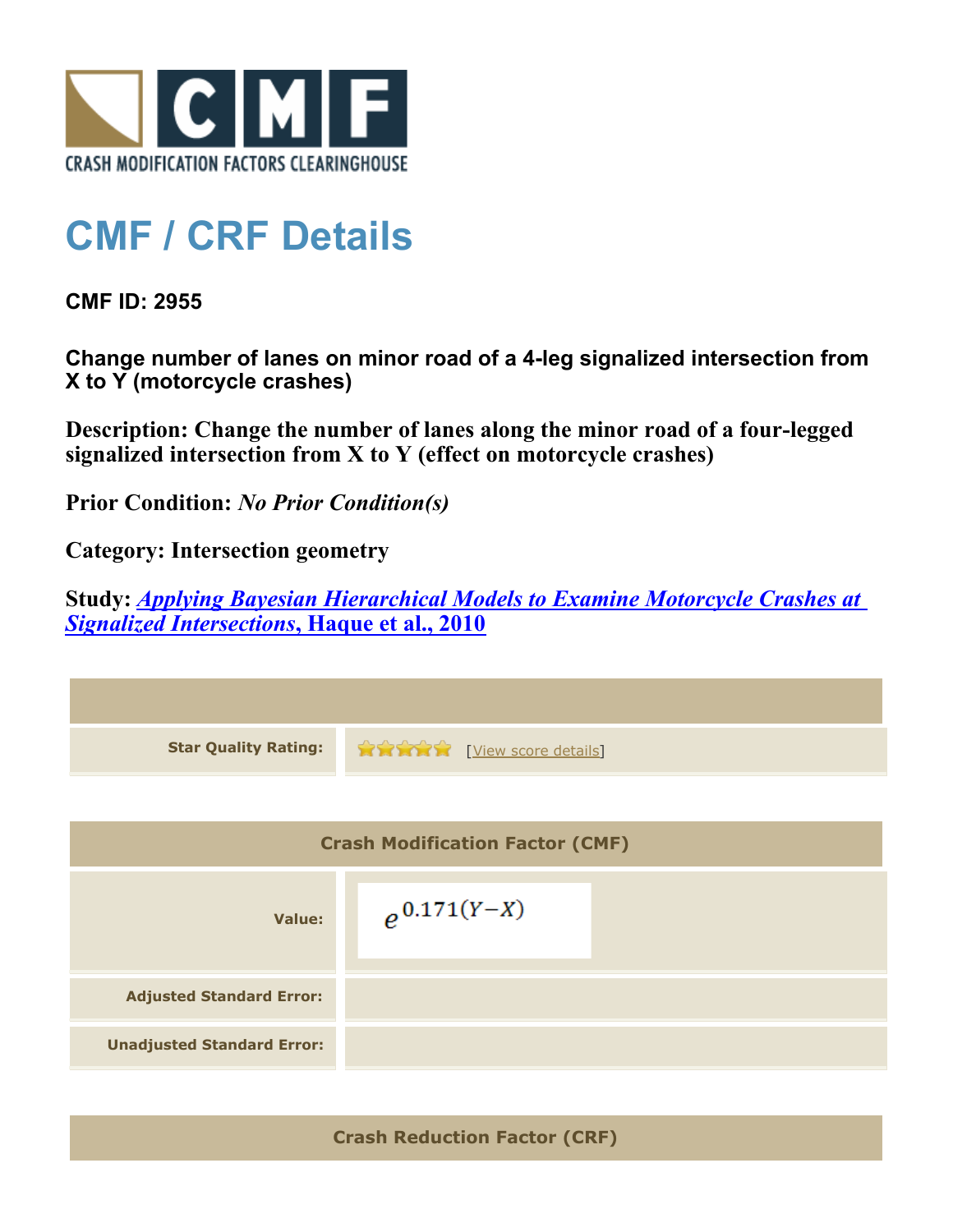| Value:                            | $100 * (1 - e^{0.171(Y-X)})$ |
|-----------------------------------|------------------------------|
| <b>Adjusted Standard Error:</b>   |                              |
| <b>Unadjusted Standard Error:</b> |                              |

| <b>Applicability</b>       |               |
|----------------------------|---------------|
| <b>Crash Type:</b>         | All           |
| <b>Crash Severity:</b>     | All           |
| <b>Roadway Types:</b>      | Not Specified |
| <b>Number of Lanes:</b>    |               |
| <b>Road Division Type:</b> |               |
| <b>Speed Limit:</b>        |               |
| <b>Area Type:</b>          | Urban         |
| <b>Traffic Volume:</b>     |               |
| <b>Time of Day:</b>        | All           |

## *If countermeasure is intersection-based*

| <b>Intersection Type:</b>         | Not specified                                     |
|-----------------------------------|---------------------------------------------------|
| <b>Intersection Geometry:</b>     | 4-leg                                             |
| <b>Traffic Control:</b>           | Signalized                                        |
| <b>Major Road Traffic Volume:</b> | 5700 to 37520 Annual Average Daily Traffic (AADT) |
| <b>Minor Road Traffic Volume:</b> | 2850 to 31270 Annual Average Daily Traffic (AADT) |

## **Development Details**